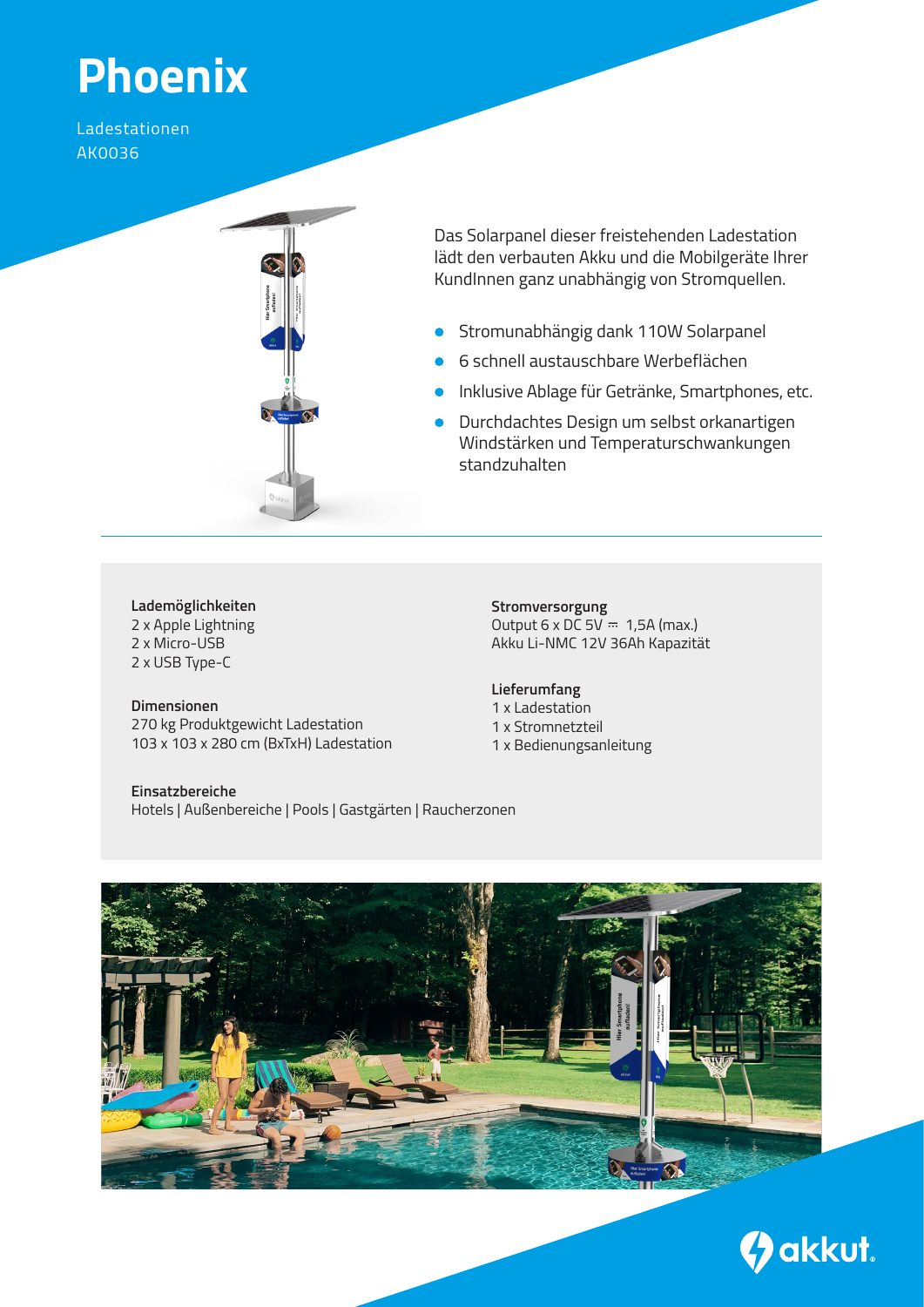# **Phoenix**

Charging stations AK0036



The solar panel of this free-standing charging station charges the built-in battery and the mobile devices of your customers completely independently of power sources.

- **Independent of electrical power thanks to the** 110W solar panel
- 6 quickly exchangeable advertising spaces
- Including shelf for drinks, smartphones, etc.
- Well thought-out design to withstand even violent storms and changes in temperature

### **Charging functions**

2 x Apple Lightning 2 x Micro-USB 2 x USB Type-C

#### **Dimensions**

270 kg product weight charging station 103 x 103 x 280 cm (WxHxD) charging station

**Sites** Hotels | Outside areas | Pools | Terraces | Smoking areas

**Power supply** Output  $6 \times DC$  5V  $\overline{ }$  1.5A (max.) Li-NMC battery 12V 36h capacity

#### **Scope of delivery** 1 x Charging station 1 x Power supply unit 1 x Manual